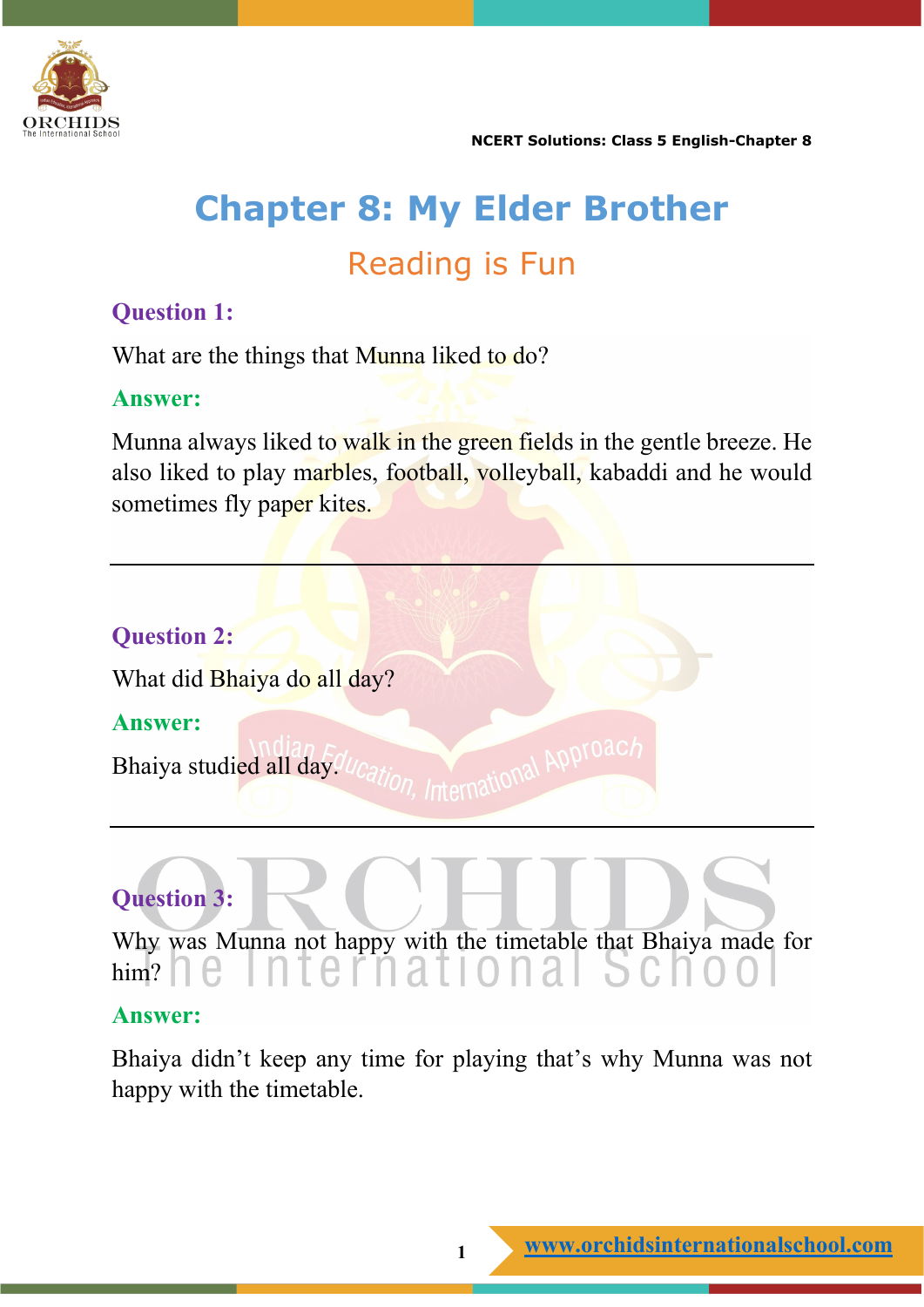

#### **Question 4:**

How do you think Munna felt when his brother was so strict with him? Why was Bhaiya so strict with him?

#### **Answer:**

Munna felt like running away and going back home when his brother was so strict with him.

# **Question 5:**

Whose character do you like more — Munna's or Bhaiya's? Why?

#### **Answer:**

I liked Munna's character more because he could get good grades without studying all day long. Ideally, a person should do other things apart from studying. Munna had an interest and fascination towards playing games and admiring nature; that's why I consider his character more interesting than Bhaiya.

# Let's Talk **Question 1:** Do you have a timetable at school? O n a S c h o o

How many periods are there for the following subjects and activities in one week?

English \_\_\_, Hindi \_\_\_, Maths \_\_\_, Science \_\_\_, Social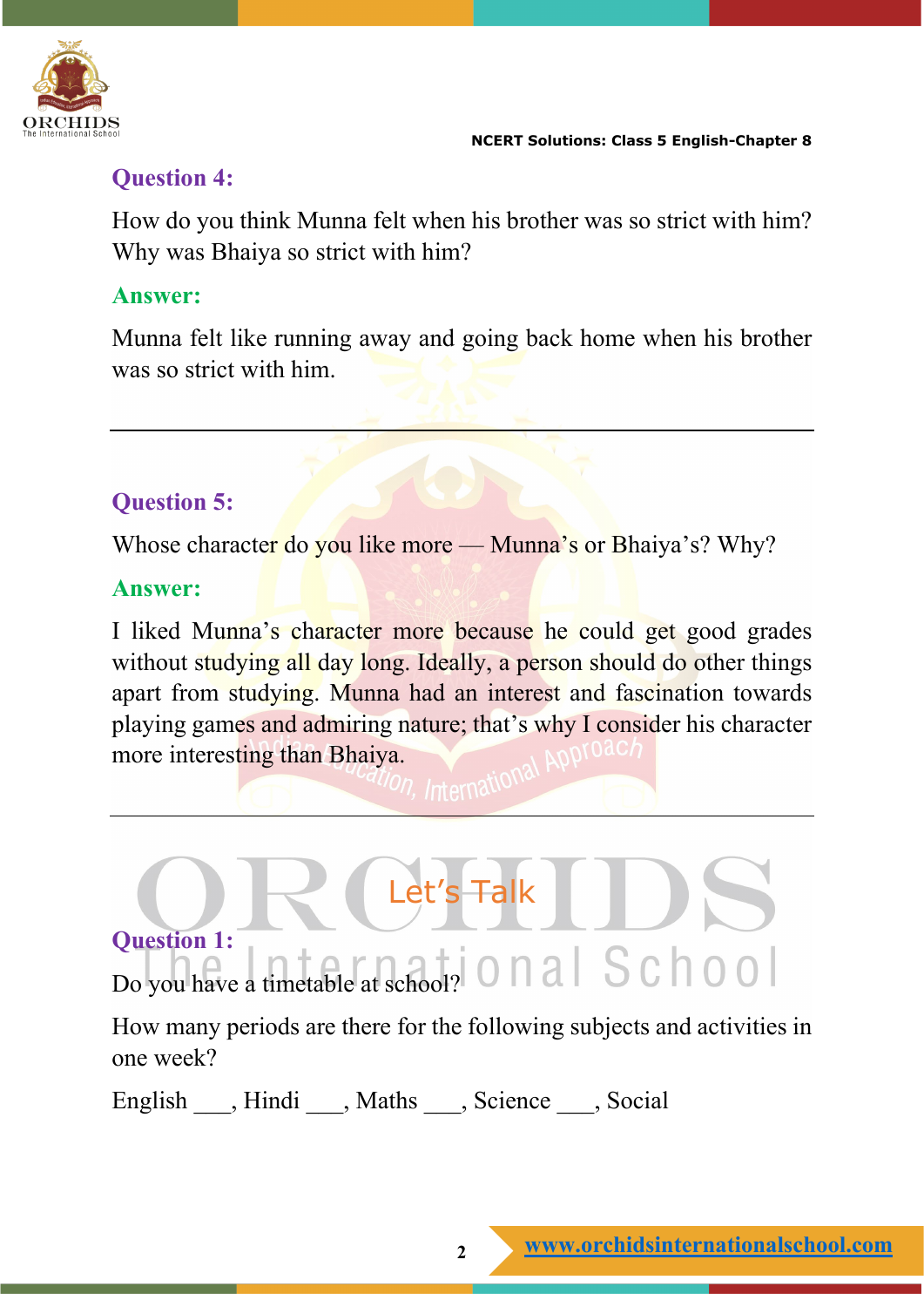

| Studies , Games , Art , Craft , Music |  |  |
|---------------------------------------|--|--|
| Dance, Any other activity?            |  |  |

#### **Answer:**

Note: Students need to write on their own as answers may vary.

#### **Question 2:**

Now make a timetable for yourself including your study time and your play time.

Answer:

| Day       | School lunch |                      | Games            | Homework Study     |     | <b>Sleep</b> |
|-----------|--------------|----------------------|------------------|--------------------|-----|--------------|
| Monday    | 8AM          | $1.30$ PM 3.30PM     |                  | 5.30 <sub>PM</sub> | 7PM | 10PM         |
| Tuesday   | 8AM          | 1.30PM 3.30PM        |                  | 5.30PM             | 7PM | 10PM         |
| Wednesday | 8AM          |                      | $1.30$ PM 3.30PM | 5.30PM             | 7PM | 10PM         |
| Thursday  | <b>8AM</b>   | $(1.30$ PM 3.30PM    |                  | $5.30$ PM          | 7PM | 10PM         |
| Friday    | 8AM          | 1.30PM               | $3.30$ PM        | 5.30PM             | 7PM | 10PM         |
| Saturday  | 8AM          | $1.30$ PM $ 3.30$ PM |                  | $5.30$ PM          | 7PM | 10PM         |

(Note: The above answer in only given for reference. Students should attempt the answer on their own.)

# $\overline{\mathcal{L}}$  $\mathcal{L}$

# Creative Writing

The format of a letter is given to you. Letters to friends and close family are written in the same way as you speak to them.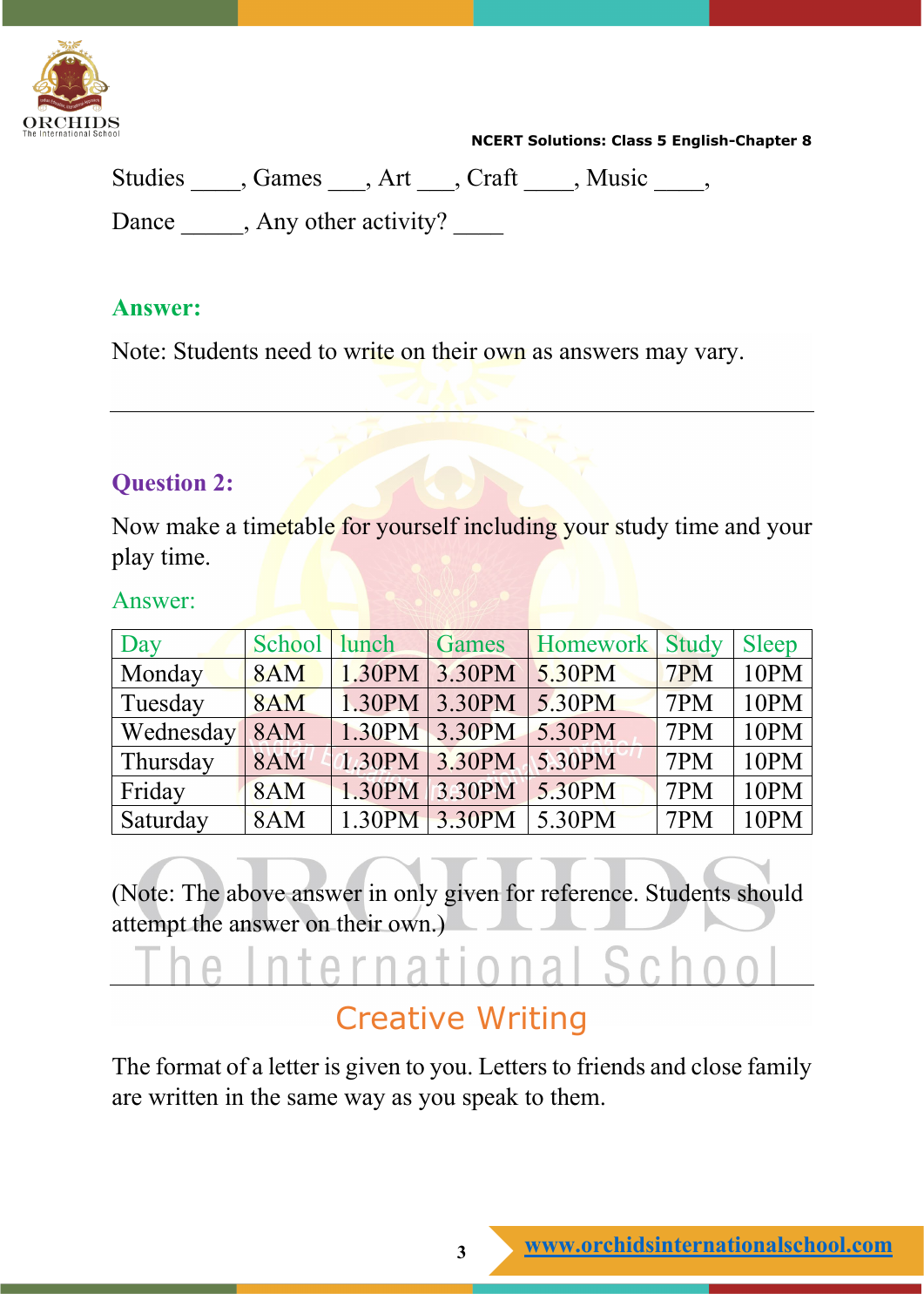

Krishna Boys' Hostel writer's address Model Public School Kolkata 10th July, 2000 date My dear Ma, greeting

**NCERT Solutions: Class 5 English-Chapter 8**

This is my first letter after the summer vacations. We started our classes the day after we reached the hostel. I have settled in well.

#### introduction

We have a new teacher for clay modelling and pottery. She tells us how to make fruits and vegetables with clay. We then paint them. They look so real.

body

We have an inter-house poetry recitation coming up in August. I am really excited about it. It is a long poem but we learn it together with our teacher.

It is nice to be back in school with my friends and teachers. I remember you and Baba a lot. Give my love to grandmother and grandfather.

ending

Do write back soon. The International School

Your loving son

Pratap closing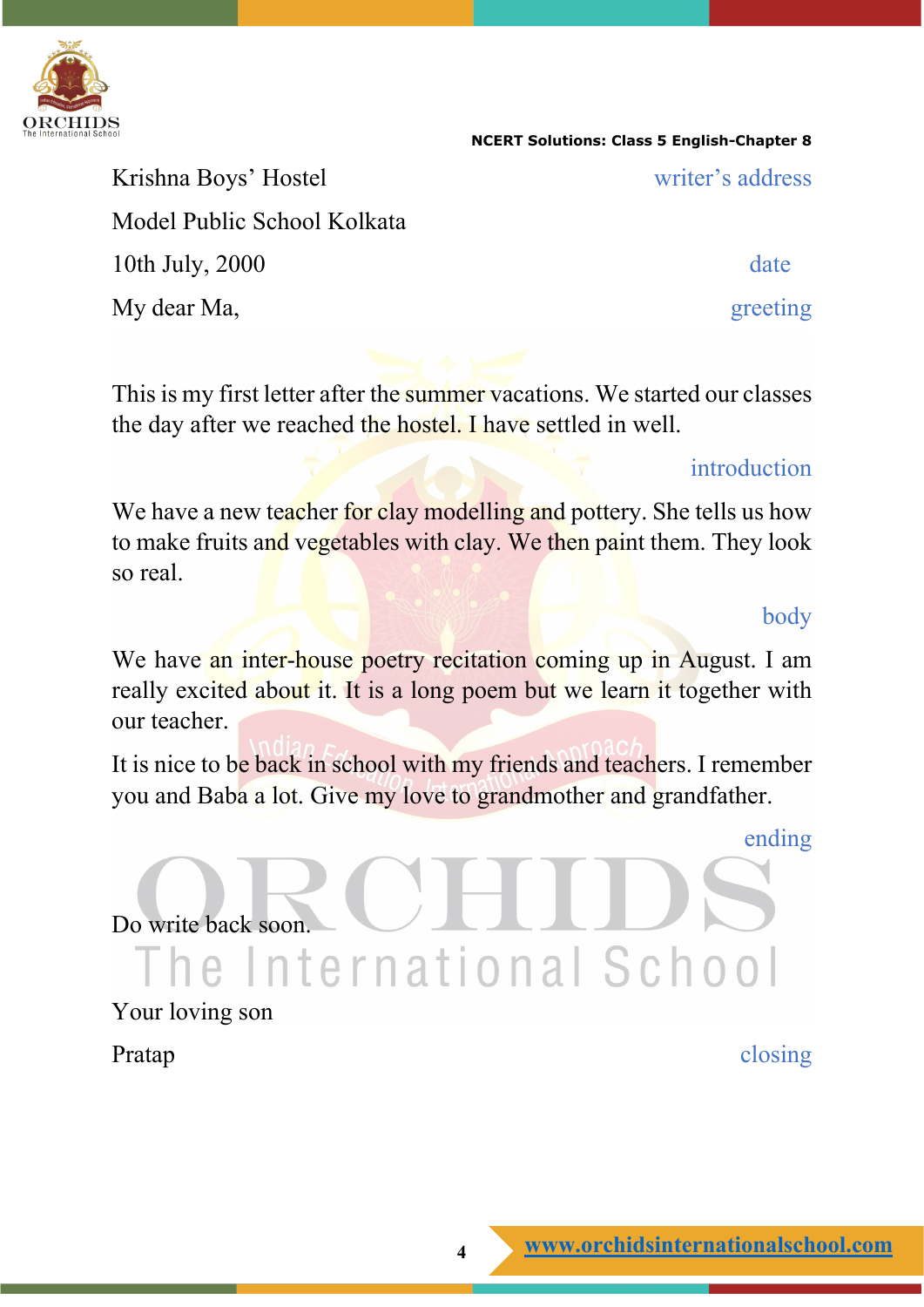

# **Question 1:**

After reading the letter, answer the following questions.

- (i) Who has written the letter?
- (ii) To whom has the letter been written?
- (iii) Where is the writer of the letter?
- (iv) What is the name of his hostel?
- (v) On which date was this letter written?

#### **Answer:**

(i) Who has written the letter? Pratap (ii) To whom has the letter been written? Pratap's mother (iii) Where is the writer of the letter? Hostel (iv) What is the name of his hostel? Krishna Boys' Hostel (v) On which date was this letter written?  $10^{th}$  July, 2000

# **Question 2:**

Now, write a letter to your friend or relative in another city telling him/her about activities/events in your school. Follow the same pattern as the above letter.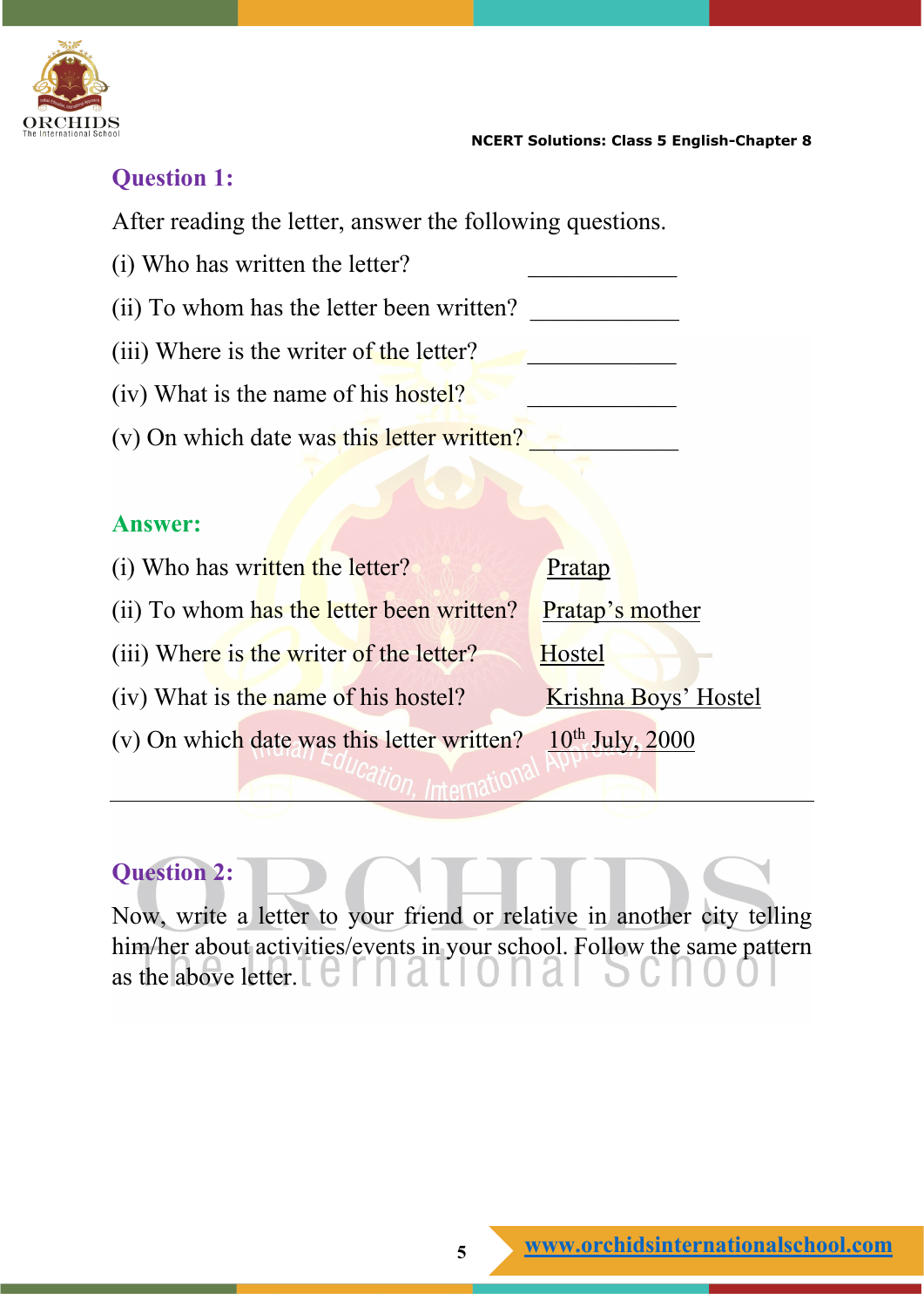

#### **Answer:**

H. No. 304, Shubham Enclave, Laxmi agar, New Delhi. 10 September, 2014

Hi Deepak,

There has been a very eventful annual day in the school. It was such a memorable day that I had to write to you as soon as I could.

There was recently the celebration of the annual day in our school. The annual day celebration began with the Saraswati Puja. There were a few celebrities who visited as special guests. I had the chance to dance the Bharatanatyam with three other classmates. Later, there was prize distribution too. I won the gold medal for ranking first in the 200 meters race. We had some snacks during the event.

It was a moment of joy for all of us. I wish you were there to see me receive the gold medal. You can come to stay with us during the summer vacation. I can't wait to show you my gold medal and the annual day function pictures.

Hope to see you soon.  $\Gamma \cap \overline{a}$   $\Gamma$   $\cap$   $\overline{a}$   $\Gamma$   $\cap$   $\overline{a}$   $\Gamma$   $\subset$   $\Gamma$   $\cap$   $\Gamma$   $\Gamma$ 

Your friend,

Rishi.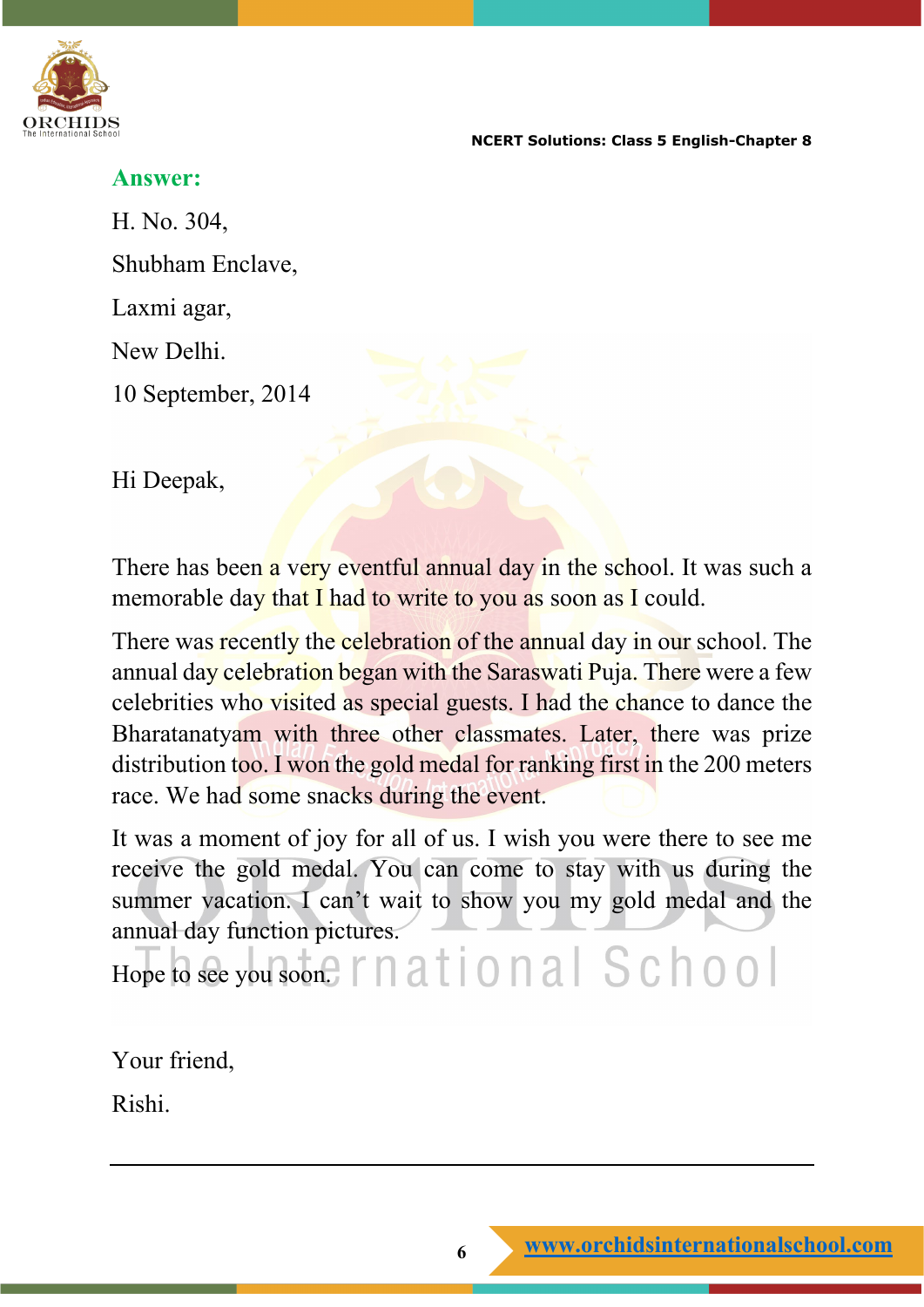

# Comprehension

Read the following passage and answer the questions that follow.

Oliver was a nine-year-old boy. He lived with other homeless boys in an orphanage. He was pale and thin as were the other boys living there. This was because they had to work hard but were never given enough to eat. The owner of the orphanage, Mr Bumble, was a cruel man and he ill-treated the boys.

The boys were always hungry It was true that they were given three meals a day but each meal consisted only of a bowl of watery soup. They were almost starving. So it was decided by them to ask the master for more soup. But who would bell the cat? Finally the task fell to Oliver.

When all the boys had assembled in the cold stone hall for their evening meal, the soup was served. It soon disappeared. The boys whispered to one another and one boy pushed Oliver a little. Oliver, making a brave effort, stood up, walked up to the master with his bowl and spoon in his hand, and said tremblingly, "Please sir, I want some more."

#### **Question 1:**

1. Why did Oliver live in the orphanage?  $\begin{bmatrix} 1 & 0 & 0 \\ 0 & 0 & 0 \\ 0 & 0 & 0 \end{bmatrix}$ 

#### **Answer:**

Oliver lived in the orphanage because he was homeless.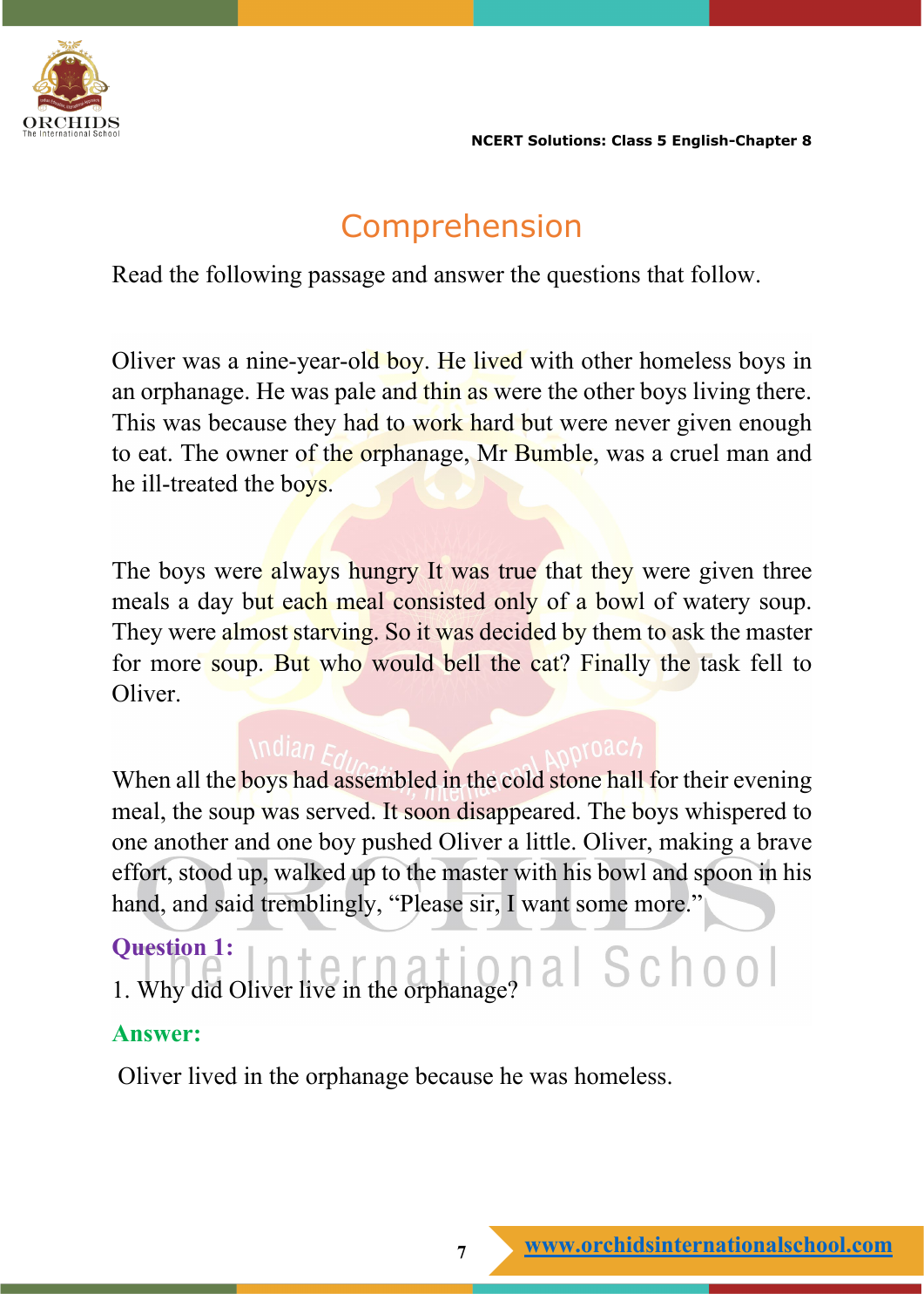

#### **Question 2:**

Who was Mr Bumble?

#### **Answer:**

2) Mr. Bumble was the owner of the orphanage.

## **Question 3:**

What meal were the boys given?

#### **Answer:**

The boys were given only a bowl of watery soup.

## **Question 4:**

What did Oliver say to Mr Bumble?

**Answer:** Oliver requested Mr. Brumble to give him more soup.

# **Question 5:**

The boys were given three meals a day. Then why were they always hungry? e International School

(i) Because the soup they were given was never enough.

(ii) Because they worked very hard all day long.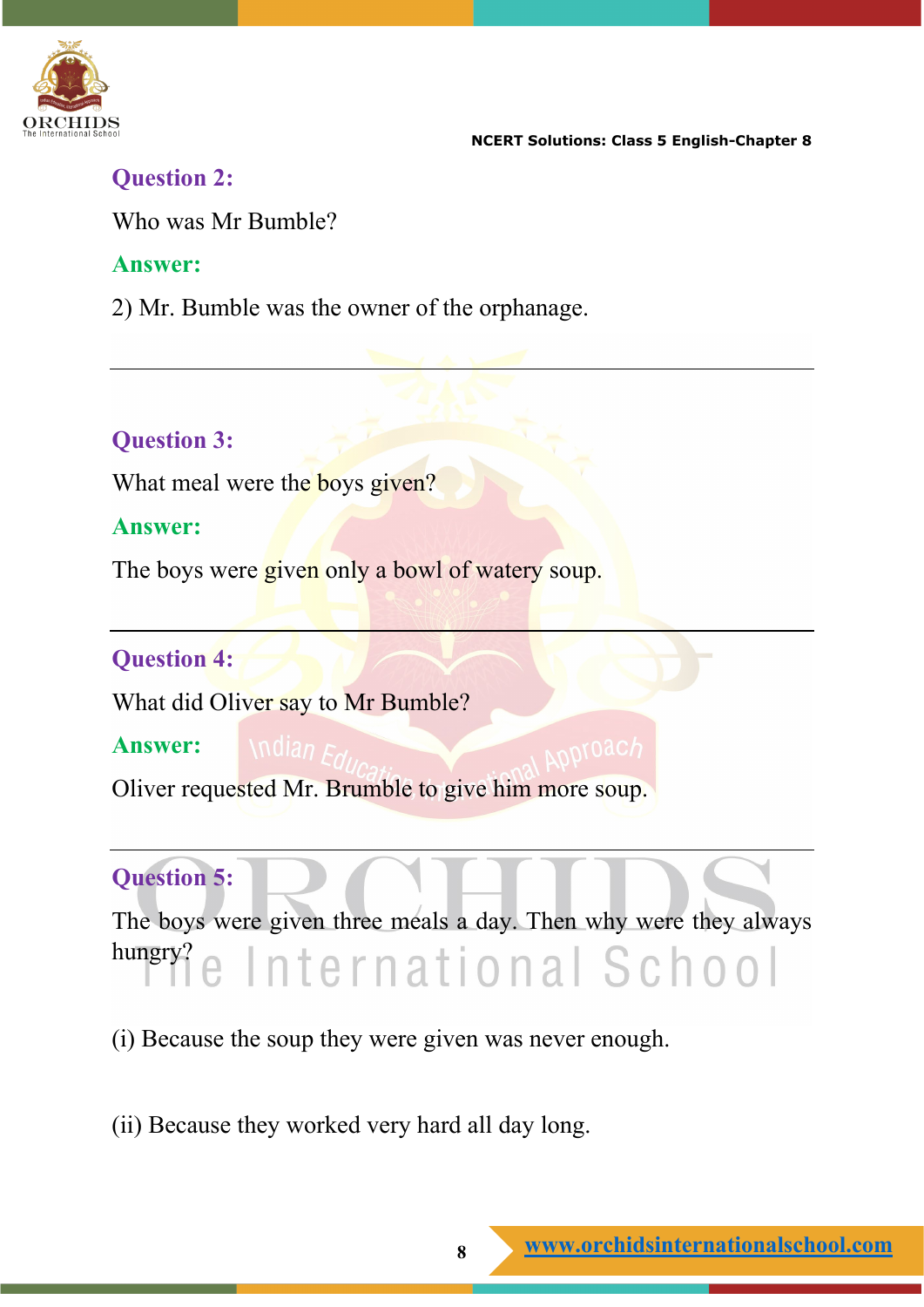

(iii) Because the older boys drank up their soup.

#### **Answer:**

(i) Because the soup they were given was never enough.

#### **Question 6:**

Find the words from the passage that mean the same as

- (i) Very hungry (para 2) ……………………………………….
- (ii) to vanish (para 3) …………………………………………..

#### **Answer:**

- (i) starving
- (ii) disappear

#### **Question 7:**

'All the boys assembled in the cold stone hall.' Here the word assembled means. (i) moved awayn ternational School

ADDIDAC

## (ii) collected

(iii) worked together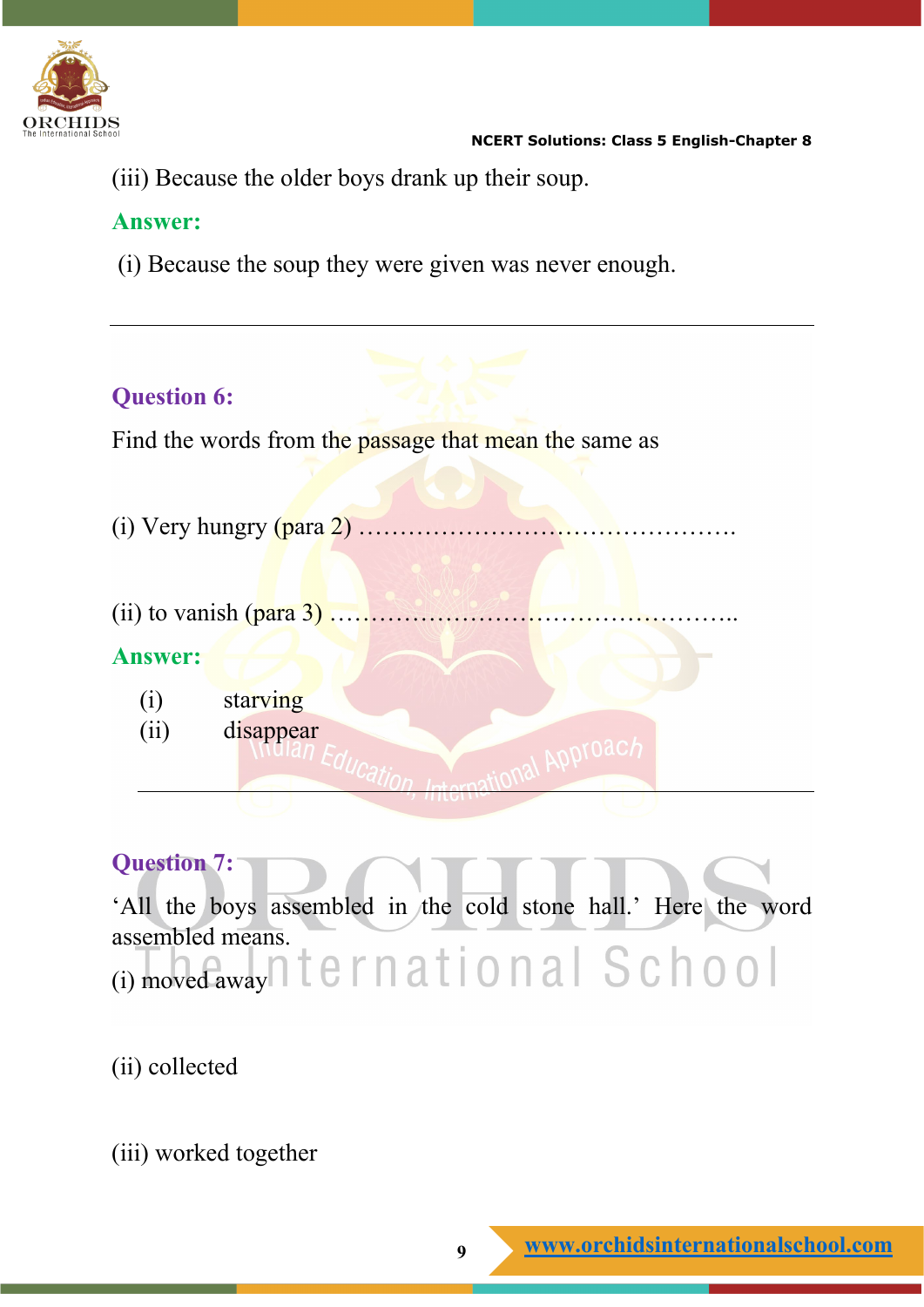

#### **Answer:**

(ii) collected

**Question 8:** From the word 'assembled' remove the last two letters. Add one letter to make a word which means a time at the school when the whole school gathers.

#### **Answer:**

Assembly

## **Question 9:**

Give a suitable title to the passage. Oliver's childhood (Note: Students can write their own answer)

# Write

# **Question 1:**

To learn means to understand or to gain knowledge. To teach means to show how or to explain. Complete the following sentences using the correct form of teach or learn.

| learn | learns  | learned | has learned |
|-------|---------|---------|-------------|
| teach | teaches | taught  | has taught  |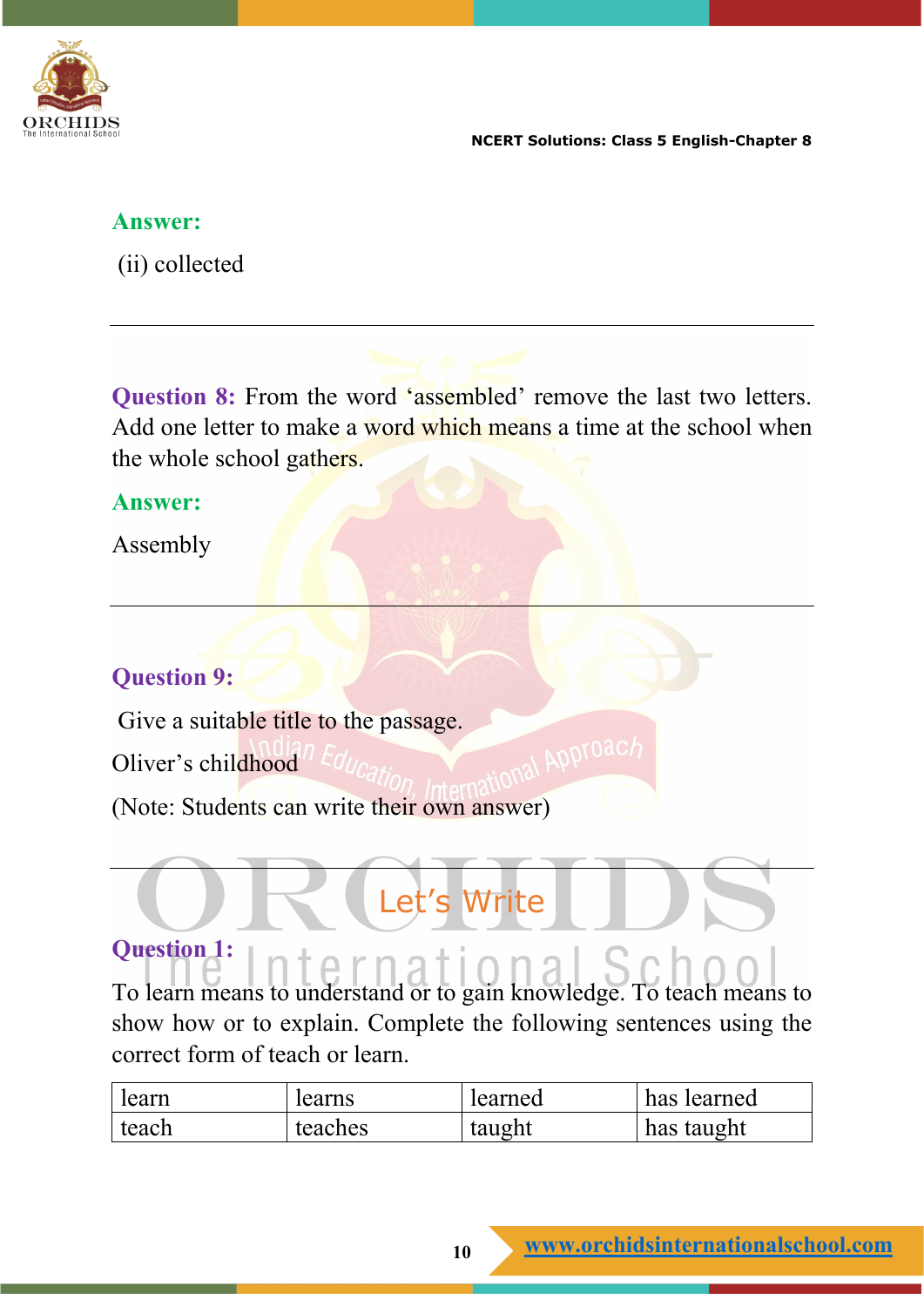

(i) Will you \_\_\_\_\_\_\_\_\_\_\_\_\_\_\_ me chess? (ii) Mr Sharma \_\_\_\_\_\_\_\_\_\_\_\_\_\_ Class VIII. (iii) The students have about 'road safety'. (iv) My sister has **the me** how to ride a horse. (v) I have some of the customs of India. (vi) I contract the how to cycle when I was just four years old. **Answer:** (i) teach (ii) teaches (iii) learned (iv) taught (v) learned (vi) learned

#### **Question 2:**

Choose the correct word and complete the paragraph:-All the class V students of our school \_\_\_\_\_\_\_\_\_\_\_\_\_\_ (were/was) gathering in front of the Principal's office. They \_\_\_\_\_\_\_ (were/was) going for the inter-school race. The bus \_\_\_\_\_\_\_\_\_\_ (arrive/ arrived) and they \_\_\_\_\_\_\_\_\_\_\_\_ (leave/left) for the stadium. The runners were \_\_\_\_\_\_\_\_\_\_\_(taking/ taken) to the starting point. The runners \_\_\_\_\_\_\_\_ (take/ took) their positions. Sir \_\_\_\_\_\_\_\_\_\_ (blow/ blew) the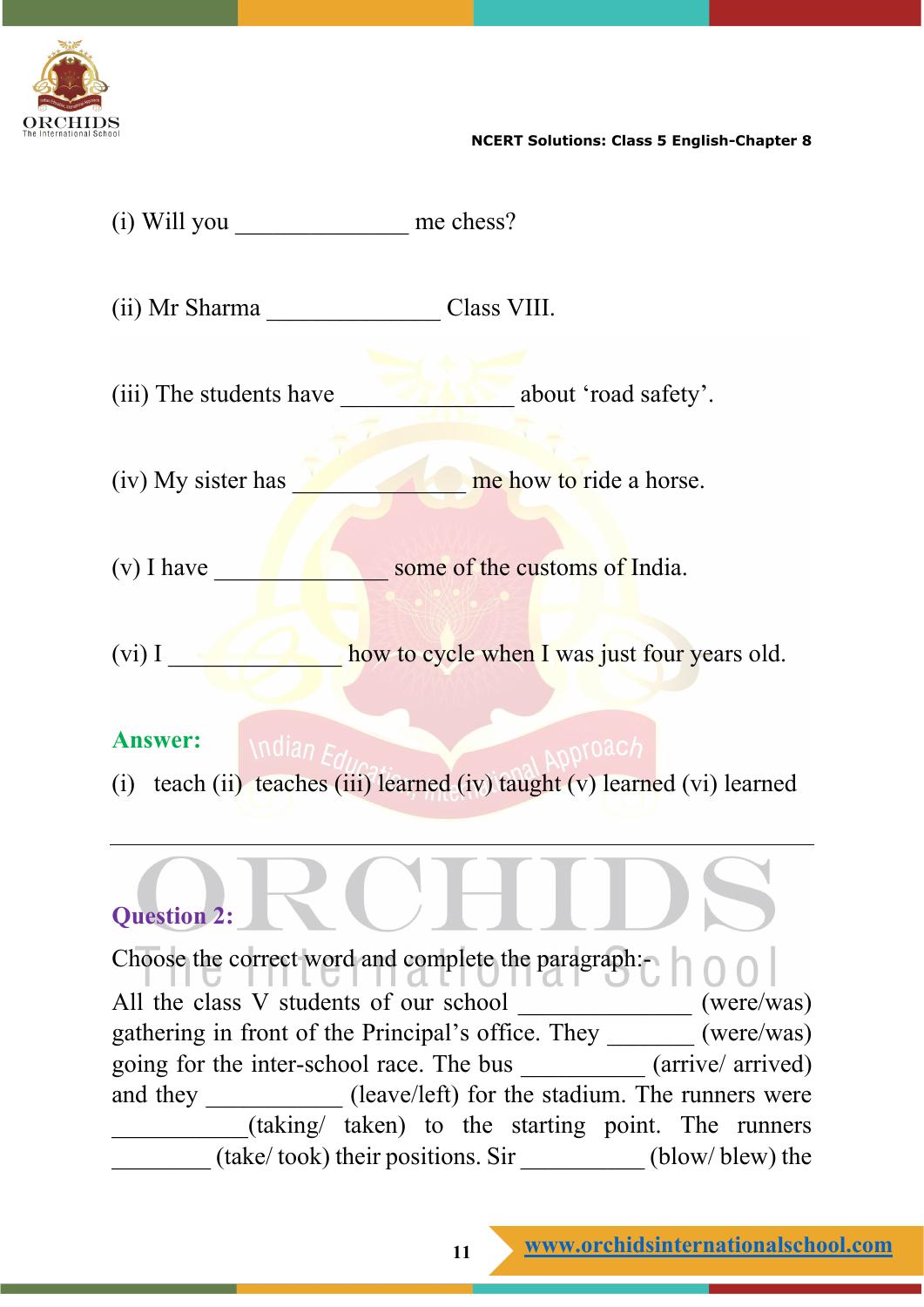

whistle. One student of our school \_\_\_\_\_\_\_\_\_ (run/ran) fast and \_\_\_\_\_\_\_\_\_\_\_ (come/ came) first. Everyone \_\_\_\_\_\_\_\_\_\_\_ (do/did) their best and our school (won/ wins) the trophy. Everyone \_\_\_\_\_\_\_\_\_\_\_\_ (feel/ felt/ fell) joyous.

#### **Answer:**

All the class V students of our school were gathering in front of the Principal's office. They were going for the inter-school race. The bus arrived and they left for the stadium. The runners were taken to the starting point. The runners took their positions. Sir blew the whistle. One student of our school ran fast and came first. Everyone did their best and our school won the trophy. Everyone felt joyous.

## **Question 3:**

Read the following sentences.

• Bhaiya has been studying in the same class **for** two years. (for a period of time)

• Munna was flying kites **since** morning. (from a time in the past till the present)

Fill in the blanks using **for** or **since**.  $\bigcap$   $\bigcap$   $\bigcap$   $\bigcap$   $\bigcap$   $\bigcap$   $\bigcap$   $\bigcap$   $\bigcap$   $\bigcap$ **Question 3 i) :**

(i) I have lived in this house  $\qquad$  I was a baby.

#### **Answer:**

I have lived in this house since I was a baby.